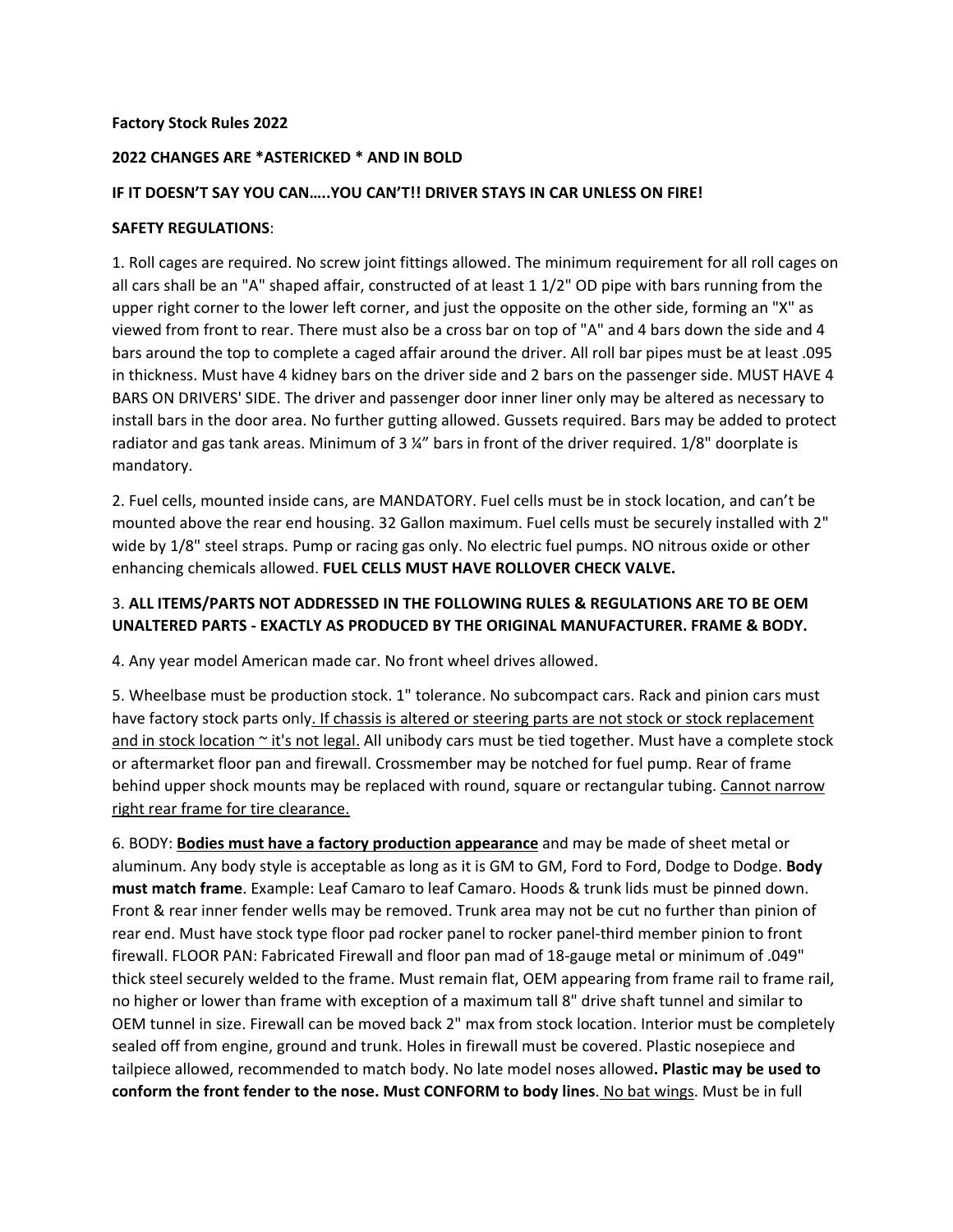contact with the fender. Ground effects OK. All glass must be removed, all window openings in body must remain open. A maximum 7‐inch metal sun visor allowed across top of windshield opening. All doors must be securely fastened. No raised quarter panels. Fenders and quarter panels may be trimmed for tire clearance. Rear of body may be open 8 inches maximum on each side. **Deck height not to exceed 40 inches.** Spoiler must not exceed 6 inches in height & only 2 end braces are allowed not to exceed 12 inches in length. Spoiler may not be wider than trunk lid. **FIBER GLASS ROOF IS OPTIONAL – MUST BE OEM SPEC & SIZE. Rear quarter panel slope down 1 inch from back sail panel.**

7. Bumpers may be square or round tubing, minimum size 1 ½" round tubing on rear bumper. Bumper must not protrude past the car's body. Must have tow loops front and rear. Bumper mounts must be steel. Front and Rear tubular bumpers allowed, must be covered by plastic nose and bent to fit with rounded ends. NO sharp edges on bumper or bolts.

8. All weights must be painted white with the car number on it and securely fastened with 2  $\frac{1}{2}$  bolts to eliminate injury and hazardous conditions. Failure to have the car's number on a weight or failure to have it securely fastened are grounds for disqualifications or position penalty at the discretion of the Tech official.

9. Enclosed interiors must have inspection panel. All glass, chrome and trim must be removed, including headlights and taillights. No rear view mirrors allowed. Factory gauges may be removed. May replace factory dash with aluminum. All flammable material must be removed. Wiring harness may be removed and replaced. All window openings must remain factory size. 3 1/4" bars in front of the driver's window are mandatory. 1/8" thick doorplate is mandatory, door plate must go from the back of the cage to 5" in front of the seat. Bars may be added to protect gas tank and radiator areas.

10. Car Number must be clearly marked ‐ 24" height & 3" stripe width min. Please no duct tape letters or numbers. Must be different color than that of racecar. If the scorers can't read it, you will not be scored.

11. Racing seat is **MANDATORY**. **WINDOW NETS MANDATORY**. NO part of the driver seat may be no further back than 25 inches forward of the center line of the rear end housing. A 5‐point harness with crotch belt is mandatory. Helmet must have a Snell Rating of 2010 or newer. A neck brace or a head/neck restraint (Hans or hybrid), fire suit and fire-resistant gloves & shoes are required. Must have a fire extinguisher mounted within the reach of the driver. **THESE ARE MANDATORY, NO COURTESY NIGHTS.**

# 12. **\*\* FULL CONTAINMENT SEATS W/HEAD/NECK RESTRAINTS ARE HIGHLY RECOMMENDED\*\***

13. Quick release steering wheel and 3/4" round steering shaft MANDATORY. Quick Steer Allowed. NO stock columns.

14. Aftermarket clutch and brake pedals allowed

15. Weight ‐ 3200 lbs. after race with driver. Top 5 cars weigh after heat and A feature races (plus any other car we choose.) "B" feature transfer cars must weigh also. ENGINE & DRIVE TRAIN:

16. MUST HAVE 180 DEGREE EXPLOSION PROOF STEEL BELL HOUSING. (Inspection hole required if 360 degree) **\*2 INCH INSPECTION HOLE IF 360 DEGREES**\*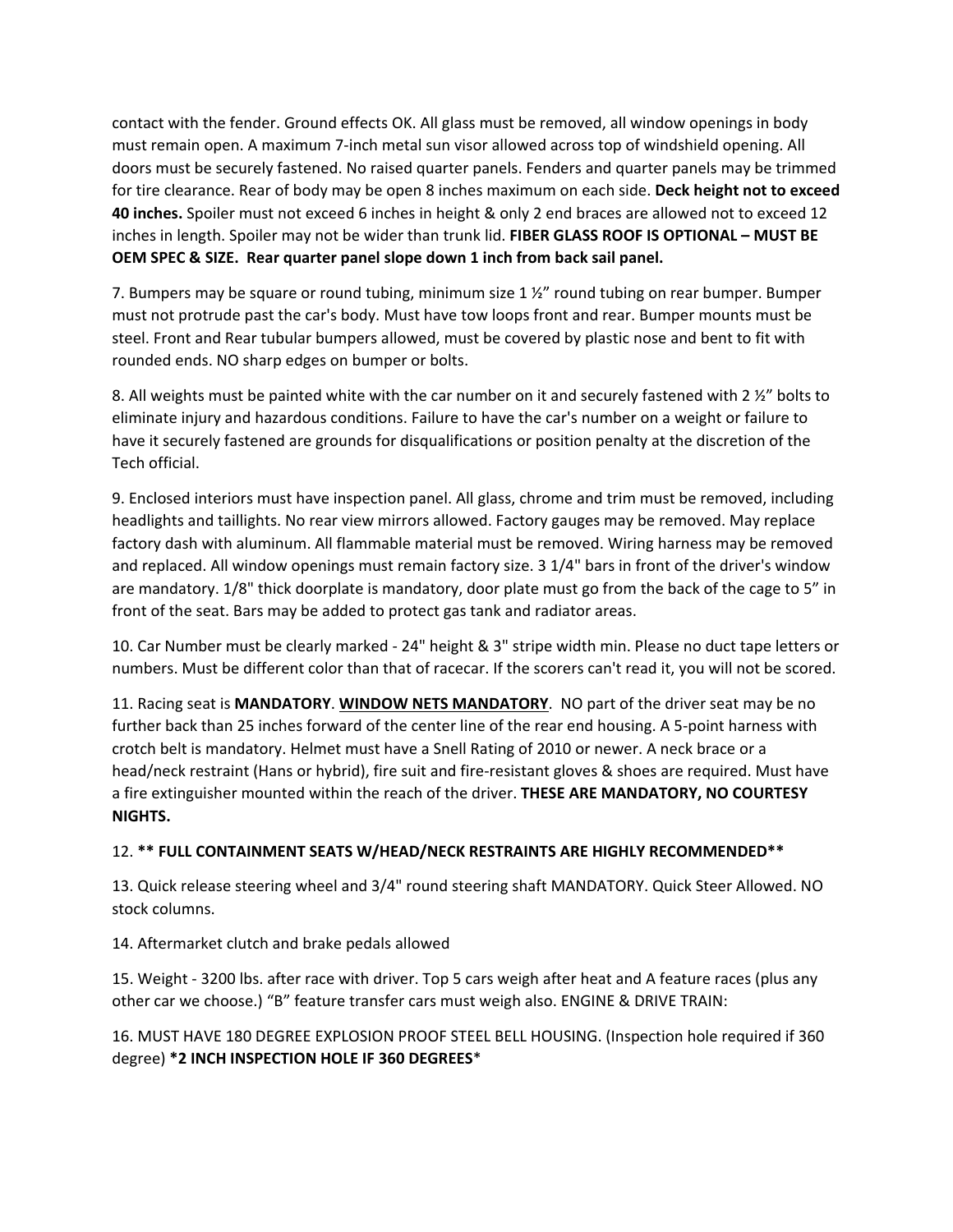17. ENGINE: Must be stock production. NO aftermarket blocks allowed. 90 or newer blocks are allowed. NO 400 blocks. GM to GM, Ford to Ford, Dodge to Dodge. NO bowtie or aluminum blocks. Stock GM 3.48 stroke, 2.10 rod journal size on gm crankshafts. OEM replacement crank (stock 3.48 stroke and weight, 49lb. Min, OEM replacement only) allowed. Crankshafts may be turned .010,.020 or .030. STOCK or STOCK replacement; thru- bolt OR cap screw - 5.7 (length) I BEAM rods only, PMF rods allowed. NO H beam rods. No polished rods. Must have a 1" plug in the oil pan on the driver's side behind the motor mount for tech inspection. Casting numbers must be readable by tech official. Maximum cubic inch displacement to include clearance and wear is 360 for GM, 363 for Ford and 370 for Mopar. FLAT TOP or DISHED PISTONS ONLY. **Crank stroke must match block**

18. Engine setback: #1 plug allowed to be even or forward of upper ball joint.

19. INTAKE: Unaltered OEM cast iron or aluminum intake (Marine included) or unaltered aftermarket dual plane aluminum intake manufactured by: Weiand, Edelbrock, Holley or Professional Products AND approved by track officials. NO porting or gasket matching of the intake or heads. NO acid dipping. Intake can NOT be worked/reworked under carburetor area. NO AIR GAP, Brzezinski, Torque Link or cross ram types. Plenum divider must be even/flush across the top. Intakes are subject to Tech Officials decision.

20. EXHAUST: Manifolds or Headers allowed. No Tri‐Y. **Mufflers or inserts mandatory.**

21. CARBURETOR: CAN BE NO LARGER THAN A HOLLEY #4412 500 CFM 2 BARREL AND MUST PASS INSPECTION FROM TOP SIDE WITH GAUGE. BOTTOM THROTTLE PLATE HOLE 1 11/16" / TOP 1 3/8" MAY RUN ROCHESTER (SUBJECT TO PASS INSPECTION). NO AEROSOL CARBS. ONE 1" carb spacer allowed. Cannot exceed 1 ½" total height, including gaskets. STEEL ONLY DRIVESHAFTS

22. IGNITION: OE Factory distributors ONLY. (GM = HEI) No remote coils on GM distributors. No Ignition boxes MSD/GM etc. Module must be OEM style. No chip module. Battery may be relocated and must be securely mounted in a battery box/trey w/hold down. Battery must be in marine type case if mounted in driver compartment. Recall tach's allowed. No onboard electronic devices capable of storing information of any kind allowed. No electronic amplifying devices allowed.

23. CAMS: Hydraulic camshafts & lifters only ‐ Max. 480 lift at the VALVE. Stamped steel style rocker or 1.5 roller rocker arms only. Must be factory stamped. (GM 1.5 ratio). NO flat tappet cams, NO mushroom cams. NO roller hydraulic cams. NO hydraulic roller lifters. If you have a doubt check with tech before competing. Zero valve lash is required. No stud girdles.

24. HEADS: STOCK cast OEM production, or unaltered summit racing part number SUM‐152123 (SR) heads ONLY. Vortec OK. Maximum Valve size allowed is INT 2.02 & EXT.1.60. NO titanium valves allowed. Maximum 1.25"diameter valve springs ONLY (+ .015 tolerance). Guide plates allowed. Screw in studs allowed. Poly locks allowed. NO stud girdles. NO beehive valve springs allowed. NO aluminum heads. NO GM angle plug heads. NO BOW‐TIE performance heads. NO angle milling the block or heads, NO Brzezinski products. NO porting, NO polishing, NO acid dipping, or anything similar is NOT allowed. Ford and Mopar are allowed GT40 and W‐2 heads. Casting number must be readable by tech official.

25. TRANSMISSION: Factory stock automatics or standard transmissions must have ALL working gears. A 10 %" minimum steel/organic single OEM style disc-type 360-degree full clutch with a steel pressure plate and an unaltered STEEL flywheel are allowed 16 lbs. minimum flywheel weight. Aftermarket clutch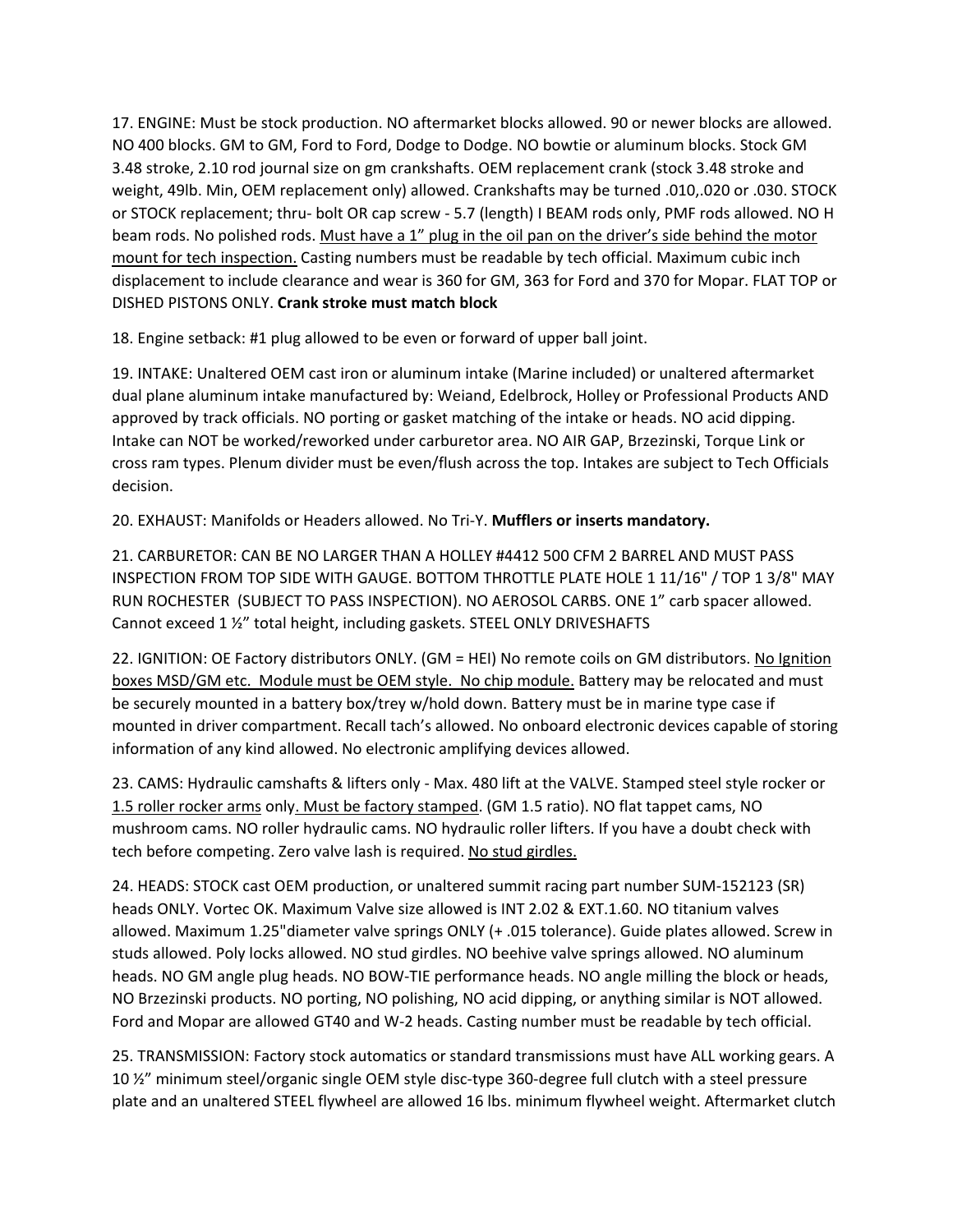pedal allowed. Stock type, 10" or larger, converter allowed. WORKING factory type torque converters required on all automatics and must contain no less than 3 quarts of fluid at tech inspection. Drivers must be able to put the car in gear from park / neutral and move forward and reverse at any time requested. Must have driveshaft loop 6 inches back from u‐joint. Shaft & loop must be painted white. NO DUMMY converters. NO lighten transmissions. NO direct drive transmissions.

## **TIRES, WHEELS, BRAKES & SUSPENSION:**

26. TIRES & WHEELS: Hoosier asphalt pull off tires or IMCA Hoosier G‐60 tires only. NO recaps or dirt late model tires. Steel racing wheels only. Maximum width is 10". 5/8" wheel studs and 1" lug nuts MANDATORY. Bead‐lock allowed on Right Rear ONLY. NO plastic or aluminum wheels. NO bleeder valves. Tires must durometer at 50, at any time.

27. SPRINGS: Racing springs allowed on front and rear. Adjustable/Cheater weight jacks allowed on the front only. Rear springs must use stock upper spring pads in stock location **\*AND BE NO TALLER THAN 16‐INCHES MAX\***. NO weight jacks or adjustable/cheaters on the rear. NO spring sliders.

28. SHOCKS: Unaltered non‐adjustable rebuildable, steel racing shocks allowed. Shocks must mount in stock location on front & rear. Only 1 shock per wheel. The GM rear OEM shock location is 4 1/2" from the bottom of the housing to the center of bolt hole and must be centered on the control arm bracket. NO external or internal bumpers /stops allowed. NO Bulb‐type, threaded body, coil‐over, air, or any remote reservoir shocks. NO Gas port, Schrader valve or bladder type valves. NO coil- over eliminators. NO heim mounts. NO aluminum shocks. NO spring assisted shocks unless it came factory on that vehicle. No shock spacers. May not be spaced up or down. 1 inch maximum spacers allowed on the rear end.

29. FRONT SUSPENSION: All components and mounts must be steel, unaltered OEM or STOCK OEM REPLACEMENT, in STOCK OEM location and match frame. OEM rubber or polyurethane A‐frame bushings. STOCK OEM or OEM replacement ball joints allowed must be stock length only. No chains or cables. The upper A‐frame mount must remain STOCK OEM location and cannot be moved. Suspension stops of any kind are NOT allowed. OEM or non‐adjustable tubular A frames allowed (aluminum or steel cross shafts). Any OEM replacement part that DOES NOT measure exactly the same as an original manufactured product (OE control arm / trailing arm) AT ANY POINT on it, is NOT allowed. All control arms must mount on/in stock unaltered positions. NO Heim / johnny joints. MOOG OEM style problem solver offset upper control arm shafts are allowed. 8 inch right or 8 ½ inch left aftermarket upper control arms lengths only. **3 piece spindles optional. Tie rod end adjusting sleeve may be replaced with a 5 (five) inch steel tube. Ball joints must be OEM stock length.**

30. REAR SUSPENSIONS: All components and mounts must be steel, unaltered, OEM and/or an unaltered OEM exact specification replacement part in OEM location and match frame. OEM rubber control arm bushings or polyurethane bushings allowed. The center of the rear lower control arm bolt hole must be 2.25 to 2.5 inches from bottom of housing (that is the tolerance). NO independent rear suspensions. NO sway bars, panhard bars, J‐bars, or rubbers, chains or cables. NO gold tracs or any form of traction devices allowed. Cars will be checked in tech. NOTE: Trailing arms must match frame, Metric on Metric, etc.… ONLY unaltered OEM or aftermarket square tube rear control arms allowed. Any OEM replacement part that DOES NOT measure exactly the same as an original manufactured product AT ANY POINT on it, is NOT allowed. Trailing arms must mount on/in stock unaltered positions. NO Heim / johnny joints